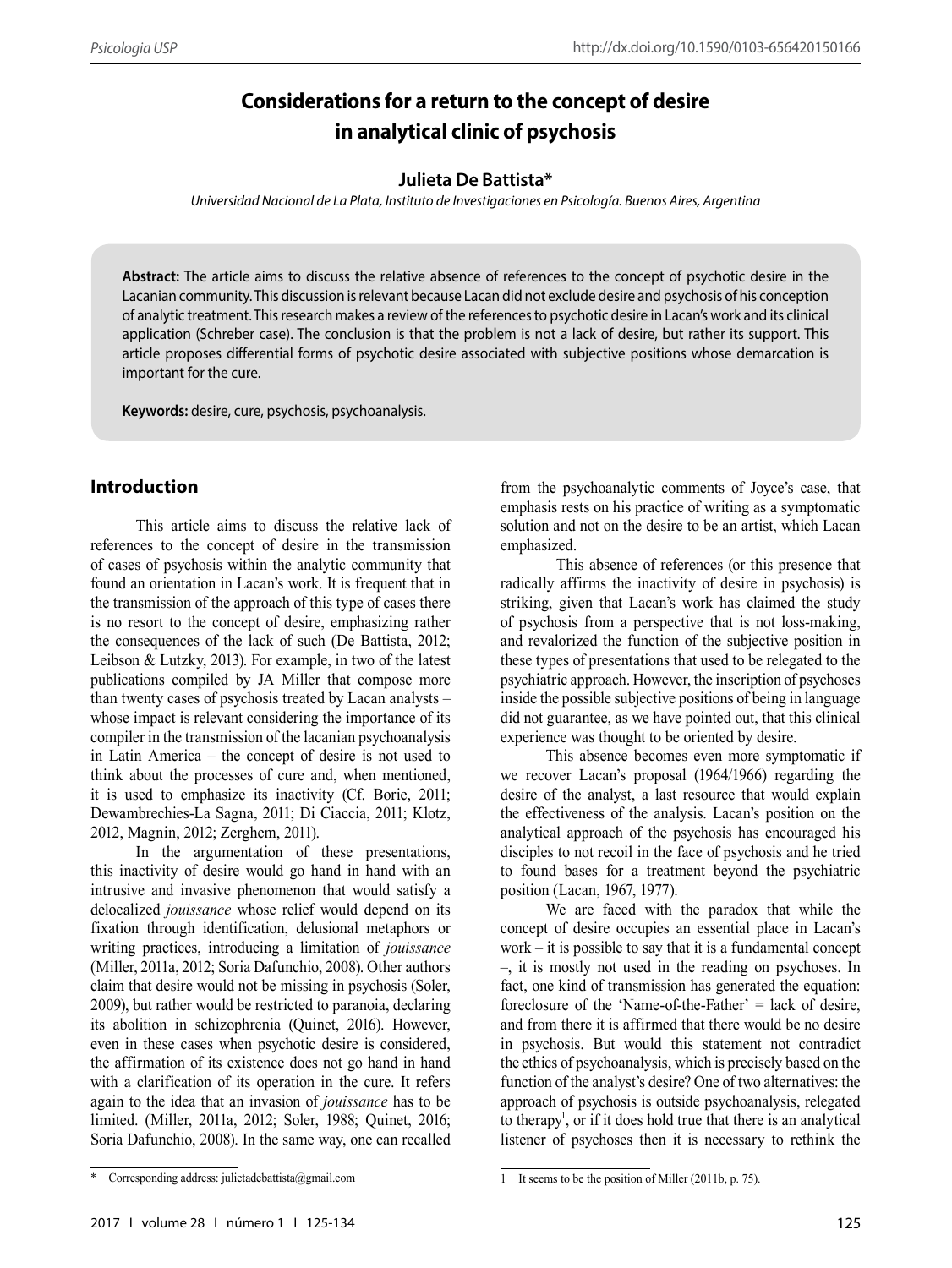question of desire. Here is the problem that we will try to address.

The discussion is topical because approximately after the 80's it is possible to detect a change in the attitude of lacanian analysts concerning psychoses (De Battista, 2012). Nowadays these analysts have ventured much more into the treatment of psychosis and have given place to a series of formulations about the direction towards a cure: limitation of *jouissance*, ideal support, identifications, nomination, analyst *sinthome*, analyst support, accompanying analyst (Caroz, 2009; Laurent, 2002; Maleval, 2000; Miller, 1997, 2005, 2009, 2011; Soler, 1988) which seem to be in conflict with a practice that is oriented by desire and good talking.

Freud and Lacan did not consider desire to be exclusive property of the neurotics. However the condition of psychotic desire has been less explored and even often overshadowed by the "invasion of *jouissance*", which is considered a characteristic of psychosis (Maleval, 2000; Miller, 2011a, 2012; Quinet, 2016; Soria Dafunchio, 2008). This conception instead makes the psychotic the object of *jouissance* of the Other and hinders the possibility of thinking about the subjective participation in what he suffers.

In this field of problems, this article methodologically proposes to recover Lacan's formulations in the first place, with reference to desire in psychoses, in an attempt to point out that the exclusion of it in the conceptualization of psychosis was not developed in Lacan's work, but rather later in the reception that his disciples made of his ideas (De Battista, 2015). In the second place, and following the method proposed by Lacan to return to Freud, the article advances in a new reading of the Schreber case from the operator of reading desire, which is not greatly explored among the comments that have privileged the facets related to the mechanism and the pathological process.<sup>2</sup> (Leibson & Lutzky, 2013; Miller, 2011a, 2012; Soria Dafunchio, 2008).

Finally, the concepts extracted from this case in the transmission of psychoanalysis of psychoses will be tested in the reading of clinical cases at the practices, which is an attempt to measure the heuristic value of the reintroduction of the concept of desire in the analytical listening of psychoses. From this analysis, there are three possible forms of desire in the psychoses which we propose to distinguish in which pure forms and impure forms are extracted in the results, with not only the delusional forms being included among them.

# **Desire and psychosis in Lacan's work**

A genealogical study could be carried out to trace how this exclusion of the concept of desire to think how these psychoses became part of the thinking of Lacan's disciples. This topic itself requires an investigation that goes beyond the limits of this article.<sup>3</sup> However, we can locate some landmarks. For example, the affirmative answer given by Lacan to J-A Miller in 1977 to the question by the later regarding if the mathemes – divided subject, object, S1, S2 – could be used to think about the psychoses. Remember that the divided subject represents Lacan's the subject of desire. Twenty years later, Miller (1997) asks about desire in psychoses and asserts that the metonymy of the forclusive defect shouldn't be the word "desire" but the word "desert" (p.282). Soon after we see how this thesis has proliferated: Maleval (1997) affirms that paraphrenia – the most successful form of auto- therapeutic construction in psychosis for this author – leads to a renunciation of desire. In 2011, the impact of this assertion still persists and JD Matet (2011) uses the reference from 1997 that he first mentioned to propose that the case presented is a "desertified world" (p. 83). That year Miller returns to that question made in 1977 about the subject divided in the psychosis and maintains that "the question is not solved" (Miller, 2011b, p. 237)

We believe that there would be a previous step to the study of this reception of the concept, which we intend to address in this study. We also intend to demonstrate that the concept of desire – as the essential dimension of human being – is not absent in the way that Lacan approaches the psychoses and even that its reintroduction would allow another reading of this clinic, aiming not only to sustain its inherent position in relation to the human but also to provide resources for the cure.

The notion of limitation of *jouissance* is that which is most frequently used for the treatment of psychoses among the disciples of Lacan (Laurent, 2002; Maleval, 2000; Miller, 2011a, 2012; Soler, 1988; Soria Dafunchio, 2008). But not by chance, one of Lacan's definitions of desire is that desire is the defense of exceeding a limit in *jouissance* (Lacan, 1960/1966). Why think about cases in terms of limitation of *jouissance* and not make questions relating to the position of the psychotic in desire? We believe that deepening the concept of desire in the case of psychosis becomes crucial for treatment that is based on the principles of psychoanalysis, according to an ethic of desire and "well-speaking" (*bien dire*).

In one way, to exclude desire from the human dimension responds to an Aristotelian ethic that Lacan

<sup>2</sup> It is interesting how the construction of the cases that are transmitted abound in clinical details about the triggering and the different phenomena that arise at that moment, understood the consequences of the operation of foreclosure. This detailed description of the trigger – pathological process for Freud - contrasts with extensive periods in which the same less in the construction of the case they are subsumed in minimum sentences of the type "Stable twenty years", without providing more precise references to the modalities in which that patient was sustained for so long. Examples for these cases are presented by JD Matet y M. Bassols (Miller, 2011a).

<sup>3</sup> This study corresponds to ongoing research that starts from the role of Freud's interlocutors in the construction of an analytical theory of psychosis, especially considering the role played by the paranoid Fliess and the transfer plot that is generated between this one, Freud, Jung, Ferenczi and Abraham. We understand that this initial formulation then impacted on the analytical conceptions of the psychoses derived from it (De Battista, 2015). This research has been funded in part by the *Consejo Nacional de Investigaciones Científicas y técnicas* (CONICET).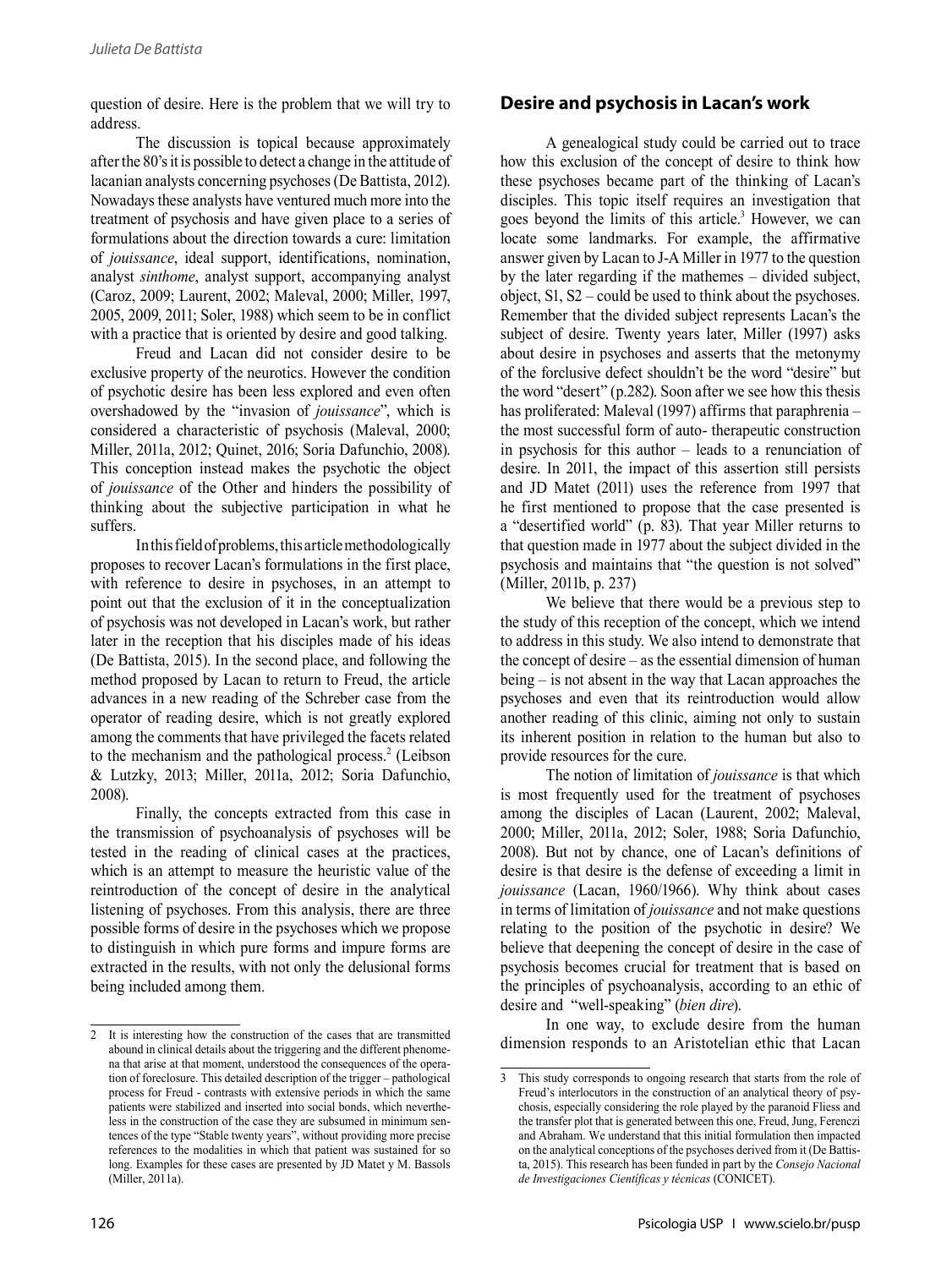(1986) put on the side of the discourse of the Master. At the same time that Aristotle excludes the desire of the human, he relates it to the lack of reason and bestiality. For the purposes of our subject, the fact that desire is not compatible with reason brings it closer to madness. This ethics of the domain seem to be what, on the other hand, we find in the attempts to treat psychoses that are oriented to limiting *jouissance*. However, the Lacanian perspective reintroduces the question of desire as the basis of analytic experience and, following Spinoza, gives status to the essence of the human being. The difference between the Aristotelian ethics and the ethics of psychoanalysis proposed by Lacan is at the center of the question about desire, and this does not exclude the case of psychosis.

Although Lacan did not exclude the psychotic from this condition of desire that is essential to human beings, he did not greatly advance about how the desire would operate in the cure of the psychotic in the elucidation, which is a fundamental part of the transference in the analytic device. We will advance our hypothesis in this respect in the conclusions. However, the aim of this article is to recover the concept of desire to think about the clinic of psychosis, leaving aside in the second place its link with the transfer and desire of the analyst.

It can be read in several sections of Lacan's work that psychosis is not far from desire, especially in what is known as his first teaching. Now, the profusion of initial references is diminishing throughout his teaching and it seems that at the end of the study the concept of desire does not have the same importance as at the beginning. Lacan's late formulation would seem to refute this idea. In 1980, shortly before his death, Lacan claims that he never set out to overtake Freud, but to continue his work, emphasizing that he dedicated himself to putting in form the tie of the fixation of desire with the mechanisms of the unconscious. Then he clarifies: "Desires, destiny of the drives – as I translate *Triebschick-sale*" (Lacan, 1980, p. 20). It might be thought, based on the introduction of the object *a* in the theory, that the concept of desire can be read in its appearance of objectified cause and therefore its place is central in the theory of knots, considering that the knot grips the object in its cross-linking. We have already mentioned the importance of desire in Joyce's symptomatic solution, which would lead us to a nodal conception of desire.

With that reservation, let us turn to Lacan's formulations for desire in psychoses. In his *On a question preliminary to any possible treatment of psychosis*, written in 1958, Lacan underlines that in the absence of the Nameof-the-Father, Schreber has assumed the desire of the mother through some identifications. In fact, Schreber's solution includes the dimension of lacking, of a being that is missing: in the absence to be the phallus that is missing to the mother, will be the woman who is missing to God. The dimension of lacking is attaching to desire according to Lacan.

Lacan (1998) does not abolish the dimension of the mother's desire in psychoses and specifies in the seminar about the formations of the unconscious that it is not an absence of desire of the mother that is covered in psychosis, but rather the desire that has not been symbolized, desire at last. It is the reference that desire can find in the signifier of the lack, the phallus, which is in question, but not the existence of desire.

Then the question would not be about the absence of desire in psychosis but rather about the presence of a desire that is not symbolized by the Name-of-the-Father, that is to say: a desire that is not tied to the law of the father, a dimension that characterizes the position of the psychotic while rejecting the paternal imposture (Lacan, 1958/1966a).

In 1958, Lacan insists upon the psychotic effort to institute a desire in the Other, and this allows him to reread the grammatical deductions of the paranoid delusions made by Freud: the other who took the initiative to love, is read by Lacan in terms of psychotic attempts to institute a desire in the Other (Lacan, 1998). Then, desire is not symbolized by the law of the father; it is an attempt to institute a desire in the Other, appearing as the first characteristics of psychotic desire, as is pointed out by Lacan.

Later, in the seminar regarding identification, more precisely in the class of June 13, 1962, Lacan is explicit in saying that neurosis, psychosis and perversion are three faces of the normal structure of desire, and that each one is specified by the way that ignores one of the three terms that Lacan points out: body, Other, phallus; among which the fate of desire is played. He proposes that in the structuring of psychotic desire the body is all important, since the psychotic does not know the phallus nor the Other, and because of this condition, it has to deal with a unveiled body. This unfamiliarity about the Other goes hand in hand with an inability to grasp the desire of the Other, so we can identify the attempt to institute it through persecution. In this way, the relationship to the body in psychoses appears intimately linked to the position related to desire.

While recovering these references, we noticed that these formulations could give us the tools to think about the dynamic of the subjective positions in psychoses, which becomes something very important to understand the movements that the cure produces. The most deficient reading of these concepts guide us to think that the condition of the foreclosure of the Name-of-the-Father leads to an invariable structure, without the possibility of modification. We do not assert with this that which could occur a passage from a psychotic position to a neurotic position and that the cure would consist in "neurotizing" the psychotic.

 According to Lacan, the fundamental meeting between the desire of the subject and the desire of the Other can depend on accidents, because of the way that the desire of the father and of the mother were presented for that subject. At this point, Lacan (2006) argues that there was no choice, because the choice was already made at the level of what was presented to the subject.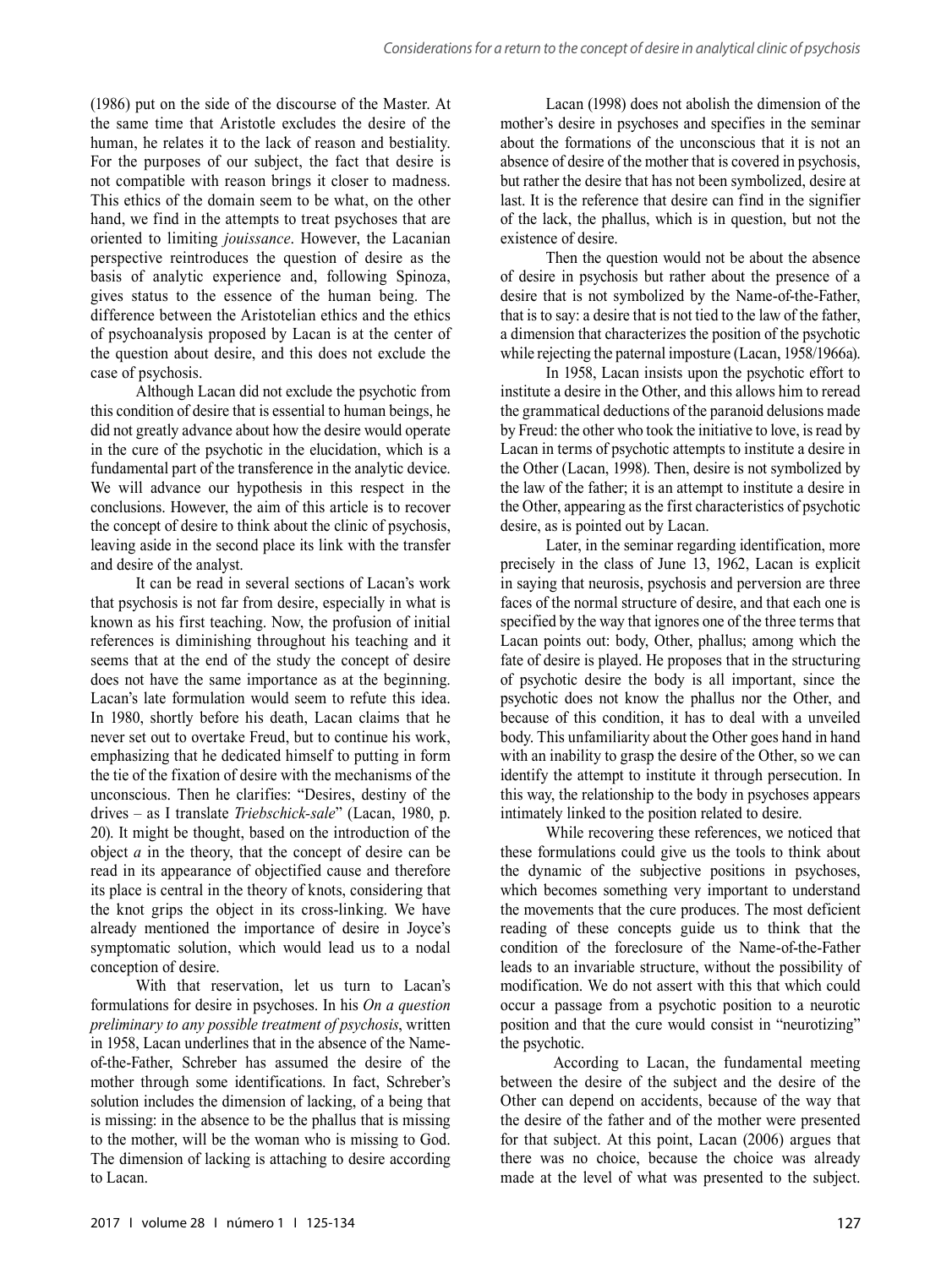At this foundational meeting, the structural coordinates of the subjective position are defined. In this case, the foreclosure hypothesis seems to have produced a static effect in its appropriation: given the structure of the psychosis, there would be no possibility of change. This reading closes the door to any possible treatment, even when the question of the reversibility of foreclosure was a subject that concerned Lacan (École Freudienne de Paris, 1976).

The problem of the possible changes of position of the psychotic does not invalidate the fixity of the foundational coordinates, but it would be possible to think of a dynamic and of dialectic of the cure, in which we consider that desire would be a key element. But, before basing this hypothesis, we will continue to consider Lacan's references to desire in psychosis.

Desire is established in the dialectic of lack where it is the Other who gives the experience of desire to the subject. This implies some dependence of the subject's desire on the Other's desire: the desire to be desired, desire for desire is the essential dimension (Lacan, 1986). This relationship between the subject's desire with the Other's desire is not a structure reserved only for neurosis. Lacan (2013) is clear at this point when he argues that it is an essential structure of any analytically defined structure and not just of the neurotic.

Lacan does not renounce to situate the position of the desire in different structures, there would be different forms of desire and diverse forms of subject: "The paradox of desire is not the privilege of the neurotic, yet he is conscious of the existence of the paradox by his way of facing it" (Lacan, 1958/1966b, p. 637).

The position of the neurotic related to desire corresponds to the *phantasie*: the *phantasie* is the position of the neurotic in desire (Lacan, 1958/1966b). The position of how the psychotic related to desire corresponds to the body, as Lacan places in the seminar about identification.

For the neurotic, whose position in desire is the *phantasie*? The metaphorical reference to the Name-ofthe-Father ties to the registers instituting an oedipal and consequently religious psychic reality. The object *a*, cause of desire, is apprehended by the knot. The desire is mediated by the phallic reference that gives it a common measure and symbolizes the X of the mother's desire. The function of the father ties the desire to the law of the interdiction of incest: here is the *père-version* (Lacan, 1974-75). The X of desire is fixed on the *phantasie* that brings an interpretation. The neurotic subject has a phantasmatic relationship to desire, while desire is sustained by *phantasie*.

The situation is different for the psychotic, because his condition implies the rejection of the metaphorical reference of the father, meaning the foreclosure of the Name-of-the-Father. But the absence of the metaphor does not predetermine the presence of desire, what supports it is the metonymy (Lacan, 1981a). Desire as a metonym of being in the subject (Lacan, 2013) is not necessarily maintained by the metaphorical operation or by the father.

Lacan's entire teaching goes in the direction of something beyond the father.

Lacan (1958a) affirms that desire makes the law. Desire is presented as autonomous referring to the mediation of the law: "the law comes from desire" (Lacan, 1960/1966, p. 814), an effect of transmission has reversed this assertion, concluding that it is the law of the father that introduces desire. Consequently it follows that if the psychotic rejects the Name-of-the-father, then desire is excluded. But Lacan does not make the Name-of-the-Father or the law absolute conditions. Desire is the absolute condition.

The question of desire is beyond the father; it concerns the condition of the speaking being in language and does not necessarily imply a metaphorical reference. Other names of the father may perform the function of tying the registers (Lacan, 1963/ 2005). By restoring the dimension of desire, the psychotic invents his own rule.

We propose that the problem is not the absence of desire in the psychotic, but rather how that desire is supported without reference to the father and without the *phantasie*. Freud detected this condition in Schreber's case that induced him to modify his nosography: the difference of the transference neuroses, in which the tie among the objects inside unconscious *phantasie* remains, is that the psychotic discards them, and instead of an introversion of the libido in the *phantasie*, we find an inversion of the libido in the self (Freud, 1914/1976). Schreber does not defend himself from his *phantasie* of desire through repression and refuge in *phantasie*, but the initial rejection is followed by a work of reconstruction that leads him to a reconciliation with the desire he had to repress, the desire performs asymptotically in the delusion that it had rejected in the beginning (Freud, 1911/1976).

Lacan (1978) also pointed out a form of psychotic desire in the delusion of immortality of the ladies affected by Cotard's syndrome and spoke about the realization of desire. He also placed the existence of an abolition of desire on the melancholy side of pain, an accomplished desire that confines with desire in its pure state: the desire to die (Lacan, 2013).

However, this is not the only form of psychotic desire that Lacan places, he also spoke of the freezing of desire in paranoia (Lacan, 1974-75). This means that we can think about pure and impure forms of desire in psychosis, pure forms that come to death and to direct realization, by short circuits, and impure forms, masked, fixed which introduce a preamble to the realization (De Battista, 2012).

Reading Lacan's work produced a displacement of the question. We observe how the existence of desire in psychosis is not in question, although it opens the question about the type of support that could support it, considering desire's evanescence.

Based on this idea, it is possible to say that delusion can operate as support to desire, and we would find its mark in the asymptotic character that is sometimes presented. A writing practice can works as a support of desire, as in the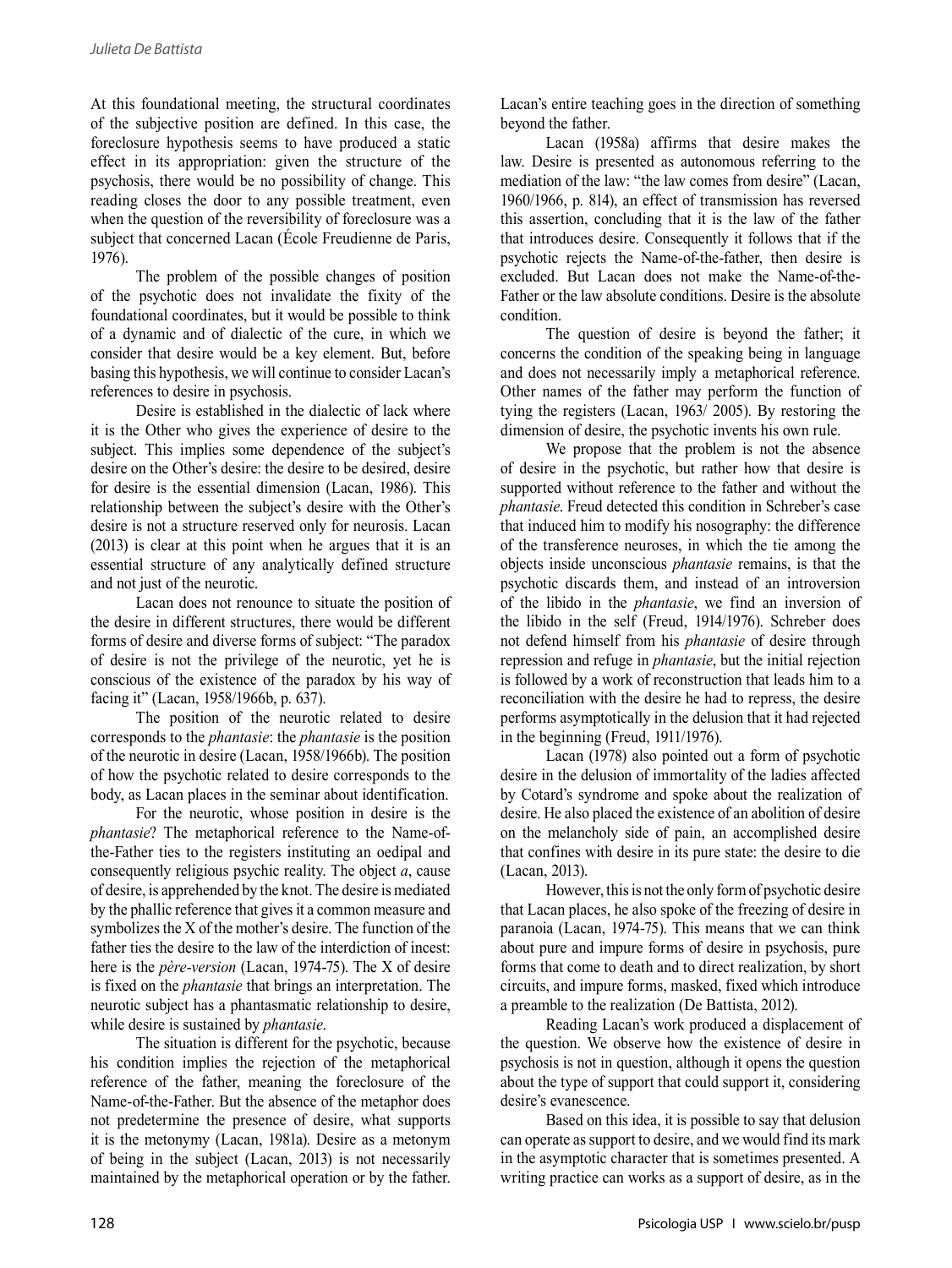case of Joyce who maintained his existence in the desire to be an artist which would keep some college students busy for centuries.

The discussion about the absence or presence of desire in psychosis transcends a purely academic question to have a significant impact on clinical practice. The clinical question that might come from this is in regards to being able to locate the position of the subject in desire. Is the psychotic at the point where he can desire? Has the psychotic found support for that desire?

We shall now return to Freud and the case that inaugurates analytical thinking about psychoses, namely Schreber's case, which has become the model for thinking of the question of psychosis in the formation of many generations of analysts. We propose rereading it from the position of the psychotic in desire. If desire is an absolute condition and through which law originates, then it is in relation to the changes of position related to desire that can be thought in the lines of efficiency of a cure.

### **Schreber's positions about the desire**

Early on, Freud pointed out the difference between defending oneself from desires by repressing them and retaining a relationship with them in *phantasie* – the position of the neurotic –, and to carry out the desire in action even if that implies loss of identity and the transformation of the being into delusion, for example. In Schreber's case, the unanswered question for Freud is precisely what leads the president to accept the desire he had to suppress, why instead of taking refuge in *phantasie* he takes refuge in psychosis (Freud, 1911/1976).

In this case, Freud points to at least three different positions against unconscious desire. The first can be extracted from the reaction of revolt and radical rejection to the appearance of desire expressed in the dream "it would be nice to be a woman at the time of intercourse". It would be nice, but it is not, this is a desire but not a real pleasure. The clinical correlate of this position of rejection is a discomfort that dissolves the body in mortifying or hypochondriac mortification, which is precipitated in several suicide attempts: Schreber believes he is dead. He does not want to live either. In this situation the Other is irrelevant, Freud (1914/1976) speaks about a libidinal detachment of objects, an inability of transference. The circuit seems to be closing in on the impulsive destiny of returning to the own person and the self-destructive consequences. The position of rejection of desire leads to mortification.

The second position introduces that the initiative comes from the Other (Lacan, 1981a). Clinically this is manifested in the delusion of persecution or in erotomania: the body is submitted to be abused, the Other wants to murder the soul. Who desires is the other, not him. Freud emphasizes that the accusation of the souls's killing indeed hides a self-accusation (or is it not himself who has "committed suicide" rejecting that desire connected him to the feeling of being alive?). The position of radical revolt is now modified and includes a detour. The body enters into the circuit of the Other. The initially rejected desire is now awarded to the Other who has taken the initiative to love and/or hurt him.

Freud (1921/1976) said that the persecuted does not project in the vacuum but is guided by the knowledge he has of his own unconscious, and what he finds in the Other has similarity with what he rejects of himself. It is the rejected desire that appears in the persecution. The persecuted, unlike the neurotic, knows the own unconsciousness and can translate it with severity.

The second position is not compatible with repres sion, but seems to be consonant with the drive destiny of the disorder in the opposite: it is not me who desires, but the Other. Lacan (1998) reformulates this aspect saying that in the delusion of persecution there is the attempt to restore or institute a desire in the Other, since the psychotic does not have the symbolization of the desire of the mother that introduces the phallus through the operative of the Nameof-the-Father. Desire is attributed to the Other, it is not he who thinks that it would be nice to be a woman in the act of intercourse, but the Other who wants to abuse him and take him as a "slut." Understanding persecution in these terms would imply introducing its transferential dimension.

The third position we can extract from the Schreber's case is that Freud names "reconciliation" or currency of the initially rejected unconscious desire. It corresponds clinically with the paraphrenic moment of delusion, the solution that brings the delusional metaphor "to be the woman of God", returning to the *jouissance* into pleasure and fulfilling the desire that had appeared in the dream. It is an asymptotic fulfillment of desire that has found support in delusion, organizing the world and the being with some stability.

The difference between the first and second position is that revolt and rejection have been changed into consent, an assignment that entails a transformation of the being: the death of the old being and the advent of a new being who comes from his change into woman. This subversion requires such self-sacrifice. It is not about a possible shortcircuiting of action anymore, but of an action that has the value of an act, of a transformation of the subject. The dimension of the Other participates and is pluralized, but does not only concern the relationship to the persecutor, the love of his wife and the fact that he addresses us his testimony are part of it too (Lacan, 1958/1966a). A sublimatory aspect seems to be incorporated, because the publication of *Memoirs of My Nervous Illness* aims to be of social utility. The solution includes a relationship with the body that moves away from an initial hypochondriac mortification.

 We have the position of rejection of desire and the consequent mortification of the body manifested in hypochondria and suicidal acts. The position of attempting to institute a desire in the Other by persecution or erotomania. And finally the implementation of desire continued in the asymptotic.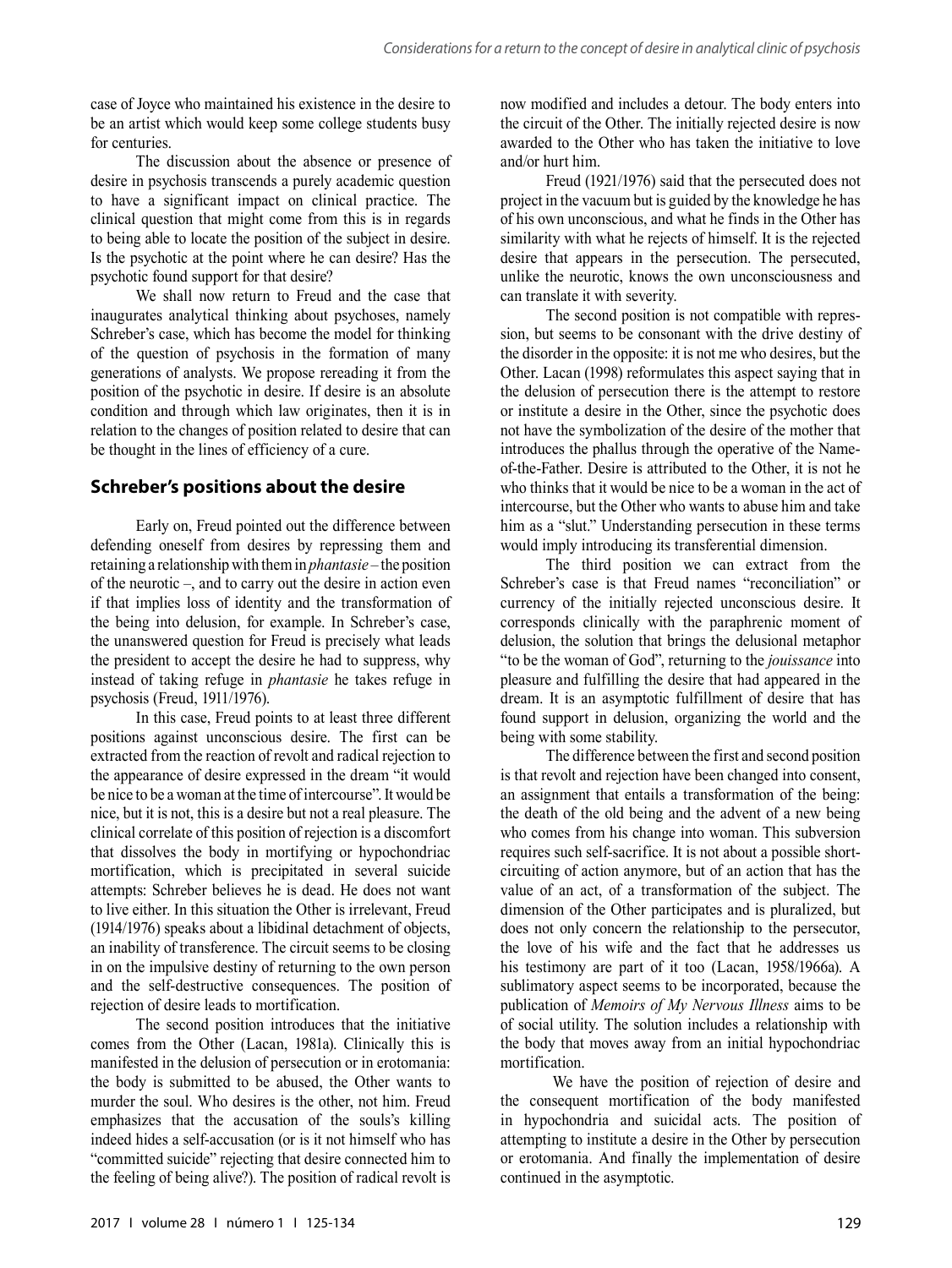Three forms of desire in psychosis is not mediated by repression or *phantasie*. Three forms of desire whose relationship to action is more direct, , and the question about how to sustain a desire that is sometimes in a immediate relationship with action.

## **Clinical Consequences of Return to Desire**

Let us now turn to the clinical utility that these distinctions can bring. Locating the point where the subject is in a relationship to desire guides the cure and we believe that this is the meaning that can be given to the Lacan's indication (1958/1966b) "desire holds the direction of analysis" (p. 636). The point is to know where the subject is with respect to desire. Is he at the point where he desires? (Lacan, 2013).

In the first form, we point out that he is at the position of rejection or abolition of desire, whose clinical expression are the moments of melancholy and hypo chondriac mortification that are an invariant of all psy chosis and that in many cases appear in the form of the death of the subject. It is a desire in its pure state, in other words, a desire of death that is extinguished logically in its realization (Lacan, 1986).

I propose thinking that the hypochondriac anguish and even some psychosomatic phenomena in psychosis have value as they indicate moments of rejection from unconscious desire in the treatment of *jouissance*, with its consequent mortification effects: the body appears in its real dimension, that for which the psychotic is normal in his desire but does not recognize in his structuring of the Other and the phallus (Lacan, 1981b).

These episodes, sometimes confused with depres sion, point us to the presence of a desire that confines with death, they warn us about a limit in the *jouissance* that was exceeded; at the same time they retroactively indicate us to the nature of the previous support and the points in which it does not produce any effect. These moments are not analyzable, like anxiety; they imply a detachment of objects, a rejection of the Other. Desire in its pure and simple form leads one to the pain of existing in a pure state. The position of the psychotic in desire impacts the body.

The fact that this state of mortification is not constant requires thinking of other possible forms of desire, that are not so pure, but developed, even masked, not so close to the passage to the act.

The second proposed form is one that tries to restore the dimension of desire in the Other by persecution or erotomania. It is also what Lacan calls "frozen desire" (Lacan, 1974-1975), which introduces some fixation and some support that we do not find in the first form. The solution by persecution allows moderating the hypochondriac anguish at the same time that the desiring circuit is open to the Other. Freud (1921/1976) points out that the rejection of the unconscious desire in the persecuted goes hand in hand with an hypercathexis of the slightest signs of the unconscious of the Other. They reject the Other, but in this same gesture they become extremely sensitive to the Other's unconscious desire. The last resource of this that we propose to call "sensitivity to or avidity for desire", Freud places it in an increased pretense of being loved.

The supposed absence of desire in psychosis becomes a kind of avidity and an extreme sensitivity to the desire of the Other (De Battista, 2012). The psychotic tries to institute in the Other that experience of desire, which was not transmitted at the moment of his constitution. Persecution implies a transferential dimension where the key is the response of the Other to this attempt to institute a desire.

The third form that we delimit implies the problem of the support of desire in the psychoses. A desire that is much closer to realization, without the fixation given by the *phantasie*, it is also a desire adjacent to the short circuit – which introduces the extra difficulty regarding how to sustain it.

Desire is the essential point where the subject's being tries to assert itself; it is a support of existence (Lacan, 2013). What would be the support after the renunciation of the *phantasie* support? The psychotic does not take refuge in *phantasie*, but is detached from the Other. Why should the psychotic resign himself to this narcissistic state and reconnect himself to the Other again? The issue is how social bonds are established in psychosis and what kind of ties there would be (Quinet, 2016). So what is at stake is being able to locate the subject's position with respect to desire, the support of the one who sustains himself, the art of which each is capable.

From our experience, we have identified at least three possible forms of desire revealed in psychosis. The pure or simple forms of desire that are defined by a tendency to *real*-ization, that desire the impossible and for this reason are always on the edge of death, in confrontation with the real.

The realization in the strict sense of desire logically entails its abolition; therefore these are mortifying forms, close to the passage of the act, forms that we will call "antigonic". We find the clinical expression of these forms in the melancholic and hypochondriac episodes that can occur in all kind of psychosis and that would indicate a difficulty to sustain desire, being submitted to a pure desire, potentiating the short circuit of death. In contrast the small rates of vitalization, the recovery of the feeling of life put us on the track of the desiring operation.

This realization of desire in its highest purity differs from other forms of desire, impure, frozen, sustained, for example, in the delusion. These forms of desire introduce us to what we will call "delusional realizations of desire", which may charge an asymptotic bias, as is true in Schreber's case, in which delusion works as support of desire and holds it in the infinitization of the asymptotic solution, constituting itself in the form of the originally rejected desire.

The mortifying or antigonic forms of desire, which tend to its *real*ization, are usually at the edge of the passage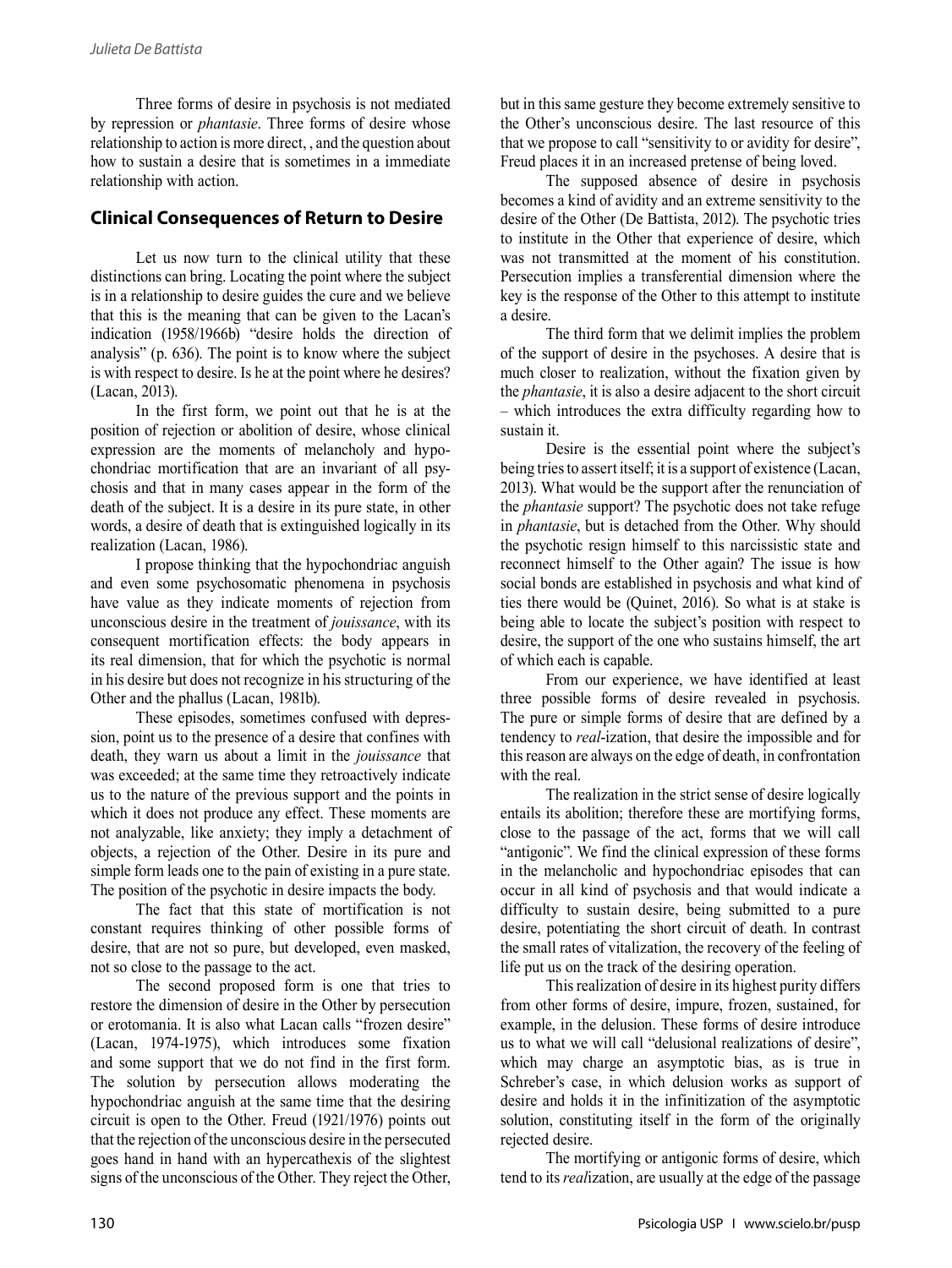of the act, are not very stable. The delusional forms of the *real*izations of desire introduce a more lasting support, but they seem to be accompanied by a fixation on the delusion that prevents the circulation by other social bonds.

We find a third form of desire in psychosis, which is also impure, where it is sustained in the constitution of a certain social bond. In these forms, the introduction of the social would be talking about a sublimation quota that seems to differentiate the second form from the third. It includes what Freud placed as the creative capacity or artistic talent acting in sublimation. Joyce shows us that asymptotic support is not necessarily delusional: the *sinthome* "desire to be an artist" is also sustained in the asymptote and in the constitution of one Other who has need of the subject: "the writer who will maintain occupied the critics for centuries" (Lacan, 2005) or the woman who is missing to God, in the Schreber's case (De Battista, 2012).

In this sense there will be exceptional artistic talents, creators of genius. But also the most ordinary, usual, frequent art that comes to our doors asking to be recognized. This support of desire in the social bond does not always ask to be a persecutory or erotomaniacal turn, and on many occasions can be gestated in the analytic encounter and transferred later to other discourses, thereby enabling other circuits.

Then, I propose to test what was obtained from the reintroduction of the concept of desire in the analytical listening of psychoses by reading a clinical case.

### **Clinical case**

It is a patient around the age of 50, who has an emperor's name and goes to therapy for *sexual problems*: relations with his wife are no longer satisfactory for him, he has started to avoid them, which is causing him a terrible discomfort and depression. He imposed some conditions on me: the meetings were not weekly but only every two months and I would have to *listen to him*. The intolerable point is located in certain practices that his wife has begun to ask him and that make him feel *voided,* because they make him feel like a *slave* in relation to her.

"To be a slave of a woman" brings to him a latent Push-to-the-Woman, that in his adolescence took him to transvestite himself and get involved in practices with men that he found occasionally in the street. The patient associates this fact to the relationship he had with his mother, who forced him to do *feminine* jobs, a situation that he believes gave him certain *characteristics of woman* that have *broken* his personality.

His mother was very *possessive* and *capricious*, he accuses her of having seduced him when he was a child and subsequently of having plotted to separate him from all the girlfriends he had. The father did not interfere, and, according to his mother, was not his real father. The patient interrupted all relations with his family during adolescence, nevertheless he feels that he continues under the injurious influence of his mother who had always destroyed his relationships.

 "To be slave of a woman" is something that is updated not only with his wife, but also with others that are part of his environment: a neighbor, the daughter of a friend, his sister-in-law, friends of his wife, etc. They express their interest in him *indirectly*, and he realizes it by the way they look at him and by their attitudes: the neighbor waits for the bus while he walks, that means that she is in love with him. She makes a noise with the door when she leaves: she hopes to meet him. He comments that she has leaks in her apartment: therefore she is crazy with love for him.

The small gestures of everyday life become signs that somebody took the initiative to love him. He does not know what to do with this very well: on the one hand he is attracted by the possibility of taking certain risks and responding to the initiative of these women, on the other hand in them he recognizes the characteristics that would bring him back to *slavery*. The same traits that he rejected in the mother are attractive to him now.

At the same time he can place in the sessions that a relationship of slavery with a woman is unbearable because it pushes him to offer himself sexually to other men. He does not want to leave his wife, in whom he has found an exception to the "women who enslave" since for him she is a *submissive* and *understanding* woman who has accepted his request to not live with him in the same home, but to live in two different places: one on the first floor, the other on the third.

The work on these coordinates took place in the interviews, within the framework of a submission to the impositions of this patient whose starting point was to accept his own conditions. It was also in the transference that he built a solution that is based on a certain "good distance" in his dealing with women. He began to write anonymous love letters to his neighbor. This allowed him, in his words, to *fantasize* that he yielded to temptation without exposing himself to the condition of slavery: "It is my unconscious self-preservation, I avoid her because she is crazily looking for the man who writes the letters. I look like Eva, I want to bite the apple of prohibition."

The patient maintained this practice of *platonic love* – as he called it – for one year and ended it when he thought he could be discovered as many women in the neighborhood were looking for the *anonymous lover*, the pseudonym which he used to sign the letters. During that time, he recovered the taste for sexuality with his wife and no longer felt depressed, but the fact of not being able to continue led him to a state of mortification made evident by his insomnia and the return of images and sounds linked to his first crisis.

Thus, he implemented another practice that exploits the same efficiency lines as the first, but without its risks: maintains relationships with women in group phone sex. The possible encounter is always postponed to an indeterminate future.

These solutions were built in a situation in which he could speak freely of what he felt to be a symptom: his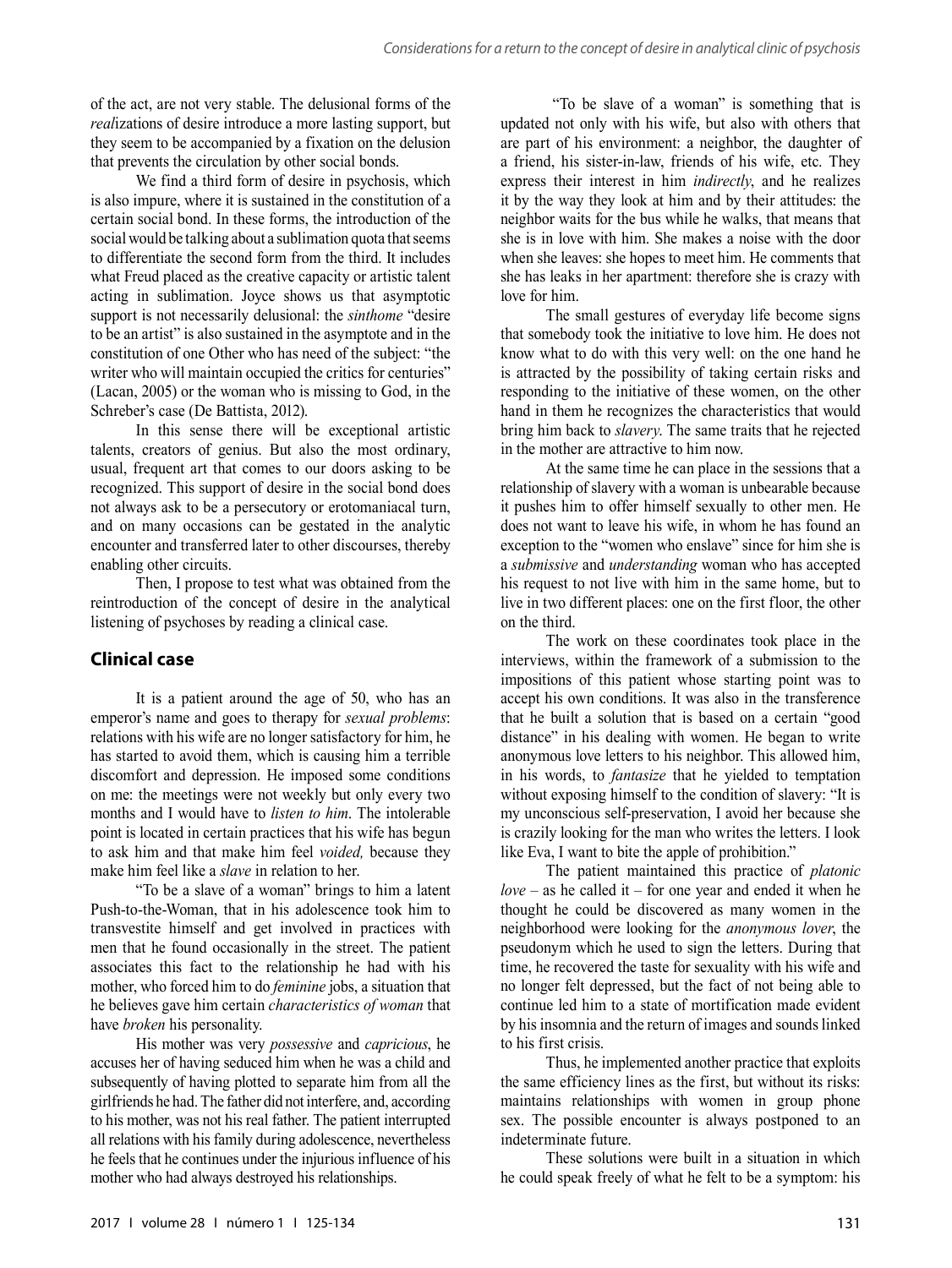relationship to women who enslave. Shaping the symptom led him to a dimension of "beyond" linked, in my opinion, to the possibility of positioning himself as desiring and the conflict that this situation involves, and to find other modes of support of desire more compatible with life in common.

# **Conclusions**

There are psychotic forms of desire that exist, whose difficulty would be in the way of tolerating it without reference to the Name-of-the-Father and the *phantasie*. Lacan proposes that the psychotic desire is a desire not symbolized by the paternal metaphor and therefore not referenced by the phallus. But this does not prevent thinking about a desire that is beyond the Father and that finds its reference in other names-of-the-Father.

Desire as an absolute condition and, as in the origin of the law (Lacan, 1960/1966), would promote a reflection about sustaining a desire without the metaphorical reference of the father. Our patient appeals to an asymptotic support of desire that we can also read in the delusion of Schreber or in the Joycean desire that being an artist would keep the university students busy for centuries.

The psychotic could stay in the circuit of the previous Other (Lacan, 1960/1966), the Other enslaving, or make another choice. That would not change the first choice, the forced choice, but rather it would allow thinking about a modalization of the rejection or a modification of the position. In this way, the reintroduction of the concept of desire to think about the clinic of psychosis is not only a proposal linked to claiming the importance of desire in the constitution of the human, but it also opens the door to thinking about the role of desire as an operator in the device: if there are forms of psychotic desire, then psychotics can take benefits from the encounter with the analyst's desire. It remains to elucidate the possible dynamics of this encounter.

The main subject is: What does the psychotic find? Indifference? Rejection? Fear? Anguish? An ideal? Fascination or admiration? The outcome of this meeting seems to depend on the answer to this question. And it is at this point that we understand that psychoanalyzed person has an advantage over other possible interlocutors. The position he may have reached soon after the treatment leaves him close to being a *partner* to the psychotic measure. If the encounter occurs, and if the psychotic consent to enter in a new circuit. The psychotic can remain in the alienating circuit of the previous Other – that one of the non-symbolized and devouring desire that he has rejected because of the imposture of a father who intended to regulate it –, but there is also the possibility to activate new circuits from the encounter with a special desire, the desire of the analyst.

That way the analyst becomes a perfect partner: someone who can respond leaving out anguish and fear. Someone who can respond from the desire to sustain a desire. In the small speech to psychiatrists of Sainte Anne,

Lacan (1967) points out the importance of the anguish that the encounter with the psychotic produces, as well as the response of the listener. The inversion of seats is due to the first: the psychotic with the object in his pocket can only cause the division of the other. In regards to the second one, the answer, Lacan locates at least two alternatives: to respond by fear and defend themselves from the encounter by constructing protective barriers (the walls of the asylum or of the theory) or respond with "something else" in front of that anguish that the encounter produces.

The first alternative is on the side of the psychia trist's position: to take mad people as object of studies. The second is the psychoanalyzed alternative. Lacan was expecting progress based on the fact that a psychoanalyzed would truly take care of a madman. A psychoanalyzed individual is someone who can respond with "something else" more than the anguish that the encounter with the psychotic produces. Someone who does not close the division with knowledge of the theory or with the barriers of asylums. Someone who can take things beyond anguish. A psychoanalyzed who recovers the dimension of the encounter without falling into the position of the psychiatrist, who defends himself from anguish with the theory.

But then, what is the offer of the psychoanalyzed, what does he have to give different than the psychiatrist? That which not even the most beautiful bride in the world could offer: a warned desire that cannot wish the impossible (Lacan, 1986). The analyst's response is at the level of his act and the desire that inhabits him. It is the specificity of his position that is the key to the analyst's response (Lacan, 1991/2001), which is also in the encounter with the psychotic subject.

The analyst's position excludes the answer by fear, anguish, admiration, fascination or objectification. The analyst has something else to offer, he supports the desire in his presence, becoming the cause of the analysand's desire and it is in this fact that Lacan places the efficacy of analytic discourse.

I conclude then that there could be a sort of "elective attraction," of affinity between the psychotic and the analyst. I take the expression of the chemical metaphor that Goethe uses in *Elective Affinities*: two chemical substances that were inextricably bonded can be separated with the introduction of a third, dissipate substance and can recompose themselves and create a new combination. It is as if the initial attraction could be broken from the appearance of a new "related" substance. It is as if a kind of "elective affinity" were operating, as if there were a preferential choice. A new meeting can produce the separation and formation of a new body, to this place the encounter with the analyst could come. The key is in the answer and not in the supposed gravity of the psychotic position.

This would explain why many psychotics ask for an analysis and stay in it for years, sometimes despite the resistance of analysts.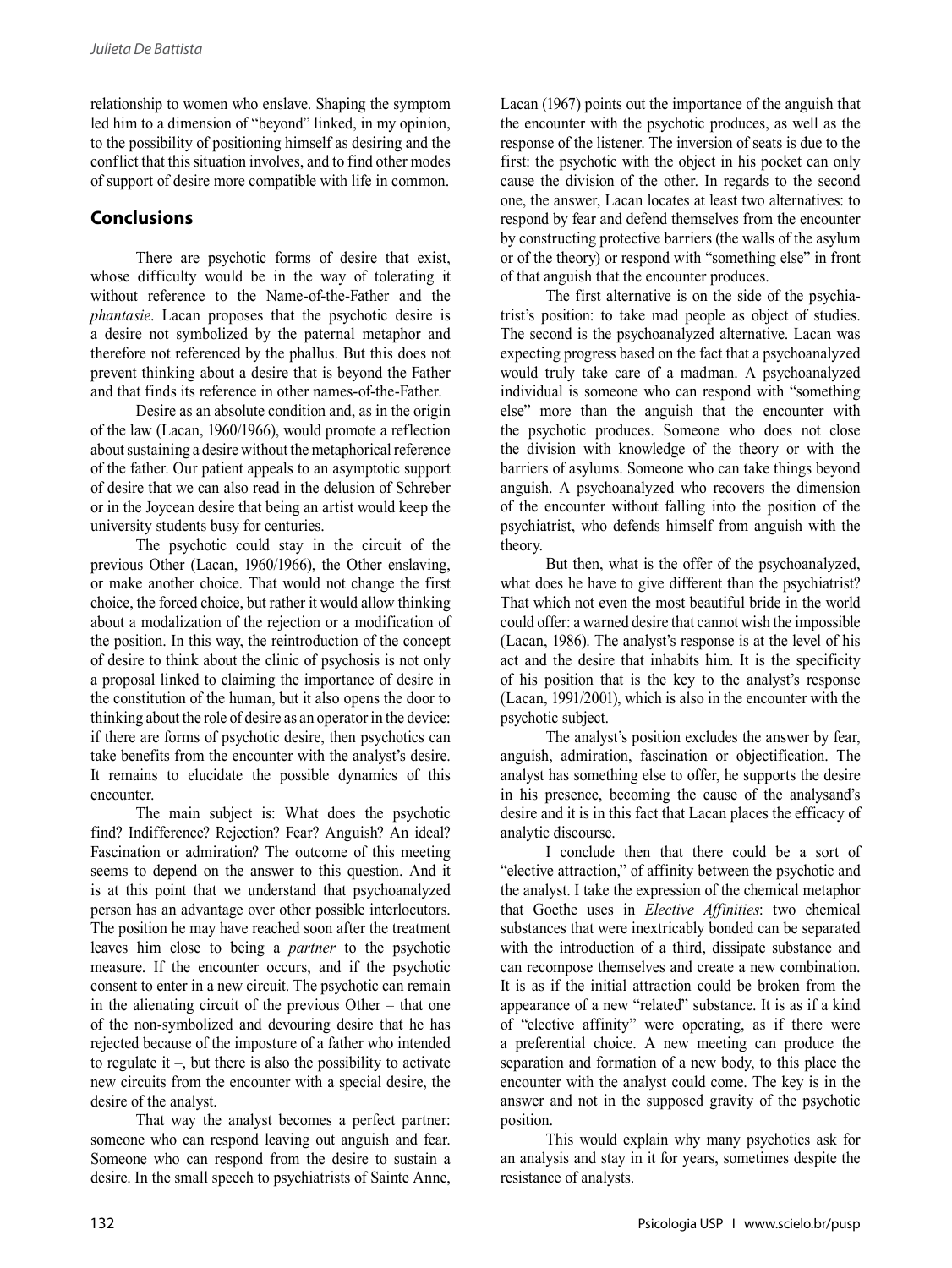#### **Considerações para um retorno ao conceito de desejo na clínica analítica de psicoses**

**Resumo:** O artigo tem a finalidade de discutir a relativa ausência de referências ao conceito de desejo psicótico dentro da comunidade lacaniana. O debate é relevante porque Lacan não excluiu o desejo nem a psicose de sua concepção do tratamento analítico. A pesquisa leva referências ao desejo psicótico na obra de Lacan e sua aplicação clínica (caso Schreber). A conclusão é que o problema não é a falta de desejo, mas seu apoio. O artigo propõe formas diferenciais de desejo psicótico associado a posições subjetivas cuja delimitação é importante para a cura.

**Palavras-chave:** desejo, cura, psicoses, psicanálise.

#### **Considérations pour un retour au concept du désir dans la clinique analytique des psychoses**

**Résumé:** L'article vise à discuter la relative absence de références à la notion de désir psychotique au sein de la communauté lacanienne. Le débat est pertinent parce que Lacan n'a pas exclu le désir ni la psychose de sa conception du traitement analytique. Le travail prend les références au désir psychotique dans l'œuvre de Lacan et son application clinique (cas Schreber). On conclue que le problème n'est pas le manque du désir, sinon comment le supporter. On propose des formes différentielles du désir psychotique associé à une dynamique des positions subjectives, dont la portée est importante pour la cure.

**Mots-clés:** désir, cure, psychoses, psychanalyse.

#### **Consideraciones para un retorno al concepto de deseo en la clínica analítica de las psicosis**

**Resumen:** El artículo propone discutir la relativa ausencia de referencias al concepto de deseo psicótico dentro de la comunidad lacaniana. El debate es de relevancia ya que Lacan no excluyó al deseo y tampoco a las psicosis de su concepción de la cura analítica. El trabajo toma las referencias al deseo psicótico en la obra de Lacan y su aplicación clínica (caso Schreber). Se concluye que el problema no es la ausencia de deseo sino su soporte. Proponemos formas diferenciales del deseo psicótico asociadas a una dinámica de las posiciones subjetivas, cuya delimitación es importante para la cura.

**Palabras clave**: deseo, cura, psicosis, psicoanálisis.

#### **References**

- Bassols, M. (2011). La gravedad sin ley del Otro malvado. In J.-A. Miller (Org.), *Cuando el Otro es malo…* (pp. 25-32). Buenos Aires, Argentina: Paidós.
- Borie, J. (2011). Una paranoia familiar. In J.-A. Miller (Org.), *Cuando el Otro es malo…* (pp. 113-116).Buenos Aires, Argentina: Paidós.
- Caroz, G. (2009). Quelques remarques sur la direction de la cure dans la psychoseordinaire. *Quarto, 94-95*, 54-60.
- De Battista, J. (2012). *Le désirdans les psychoses:problématique et incidences de la cure dans l'enseignement de J. Lacan* (Tese de doutorado). Université de Toulouse.
- De Battista, J. (2016). Condiciones de producción de una escucha analítica de las psicosis: el papel de los interlocutores de Freud (1893-1911). *Actas del XVI Encuentro Argentino de Historia de la psiquiatría, la psicología y el psicoanálisis.* La Plata, Argentina: Universidad Nacional de La Plata.
- Dewambrechies-La Sagna, C. (2011). Edición de autor. In J.- A. Miller (Org.), *Cuando el Otro es malo…* (pp. 33-42). Buenos Aires, Argentina: Paidós.
- Di Ciaccia, A. (2011). El muchacho de la cuerda. In J.-A. Miller (Org.), *Cuando el Otro es malo…* (pp. 43-50). Buenos Aires, Argentina: Paidós.
- Écolefreudienne de Paris. (1976). Journées des cartels de l'Écolefreudienne à la Maison de la Chimie à Paris. *Bulletinintérieur de l'ÉcoleFreudienne de Paris,* (18), 248-259.
- Freud, S. (1976). Puntualizaciones psicoanalíticas sobre un caso de paranoia (*Dementia paranoides*) descrito autobiográficamente. In *Obras completas* (Vol. 12, pp. 1-76). Buenos Aires, Argentina: Amorrortu. (Trabalho original publicado em 1911)
- Freud, S. (1976). Introducción del narcisismo. In *Obras completas* (Vol. 14, pp. 65-98). Buenos Aires, Argentina: Amorrortu. (Trabalho original publicado em 1914)
- Freud, S. (1976). Sobre algunos mecanismos neuróticos en los celos, la paranoia y la homosexualidad. In *Obras completas*  (Vol. 18, pp. 213-226). Buenos Aires, Argentina: Amorrortu. (Trabalho original publicado em 1921)
- Klotz, J-P. (2012). Estar al tanto. In J.-A. Miller (Org.), *Embrollos del cuerpo* (pp. 63-68). Buenos Aires, Argentina: Paidós.